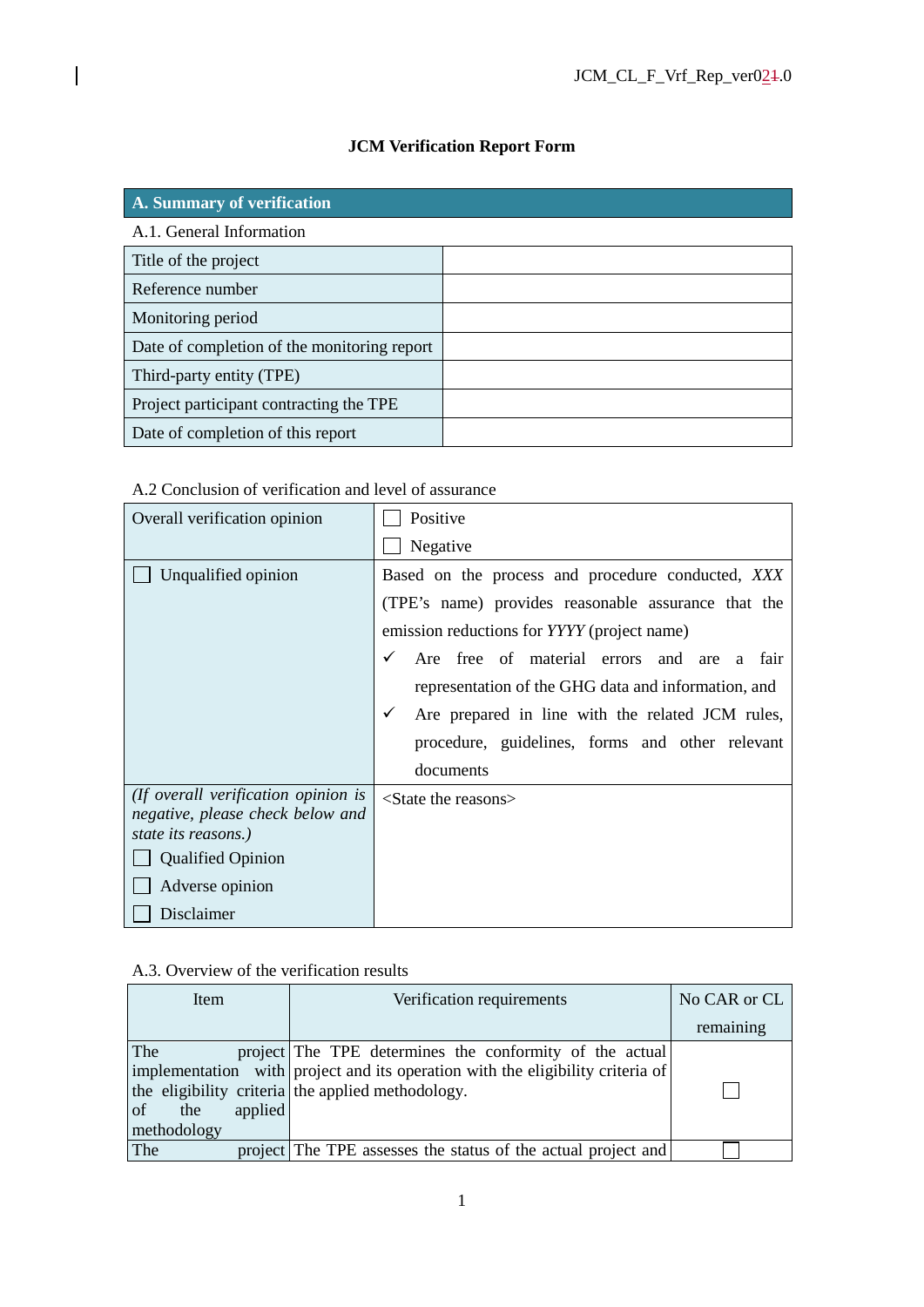| Item                                                 | Verification requirements                                                                                                                                                                                                                                                                                                                                                               | No CAR or CL |
|------------------------------------------------------|-----------------------------------------------------------------------------------------------------------------------------------------------------------------------------------------------------------------------------------------------------------------------------------------------------------------------------------------------------------------------------------------|--------------|
|                                                      |                                                                                                                                                                                                                                                                                                                                                                                         | remaining    |
| implementation<br>PDD or any approved<br>revised PDD | its operation with the registered/validated PDD or any<br>against the registered approved revised PDD.                                                                                                                                                                                                                                                                                  |              |
| and<br>related requirements                          | Calibration frequency If monitoring Option C is selected, the TPE<br>correction of determines whether the measuring equipments have<br>measured values with been properly calibrated in line with the monitoring<br>plan and whether measured values are properly<br>corrected, where necessary, to calculate emission<br>reductions in line with the PDD and Monitoring<br>Guidelines. |              |
| <b>GHG</b><br>of<br>reductions                       | Data and calculation The TPE assesses the data and calculations of GHG<br>emission emission reductions achieved by/resulting from the<br>project by the application of the selected approved<br>methodology.                                                                                                                                                                            |              |
| registration                                         | Avoidance of double The TPE determines whether the project is not<br>registered under other international climate mitigation<br>mechanisms.                                                                                                                                                                                                                                             |              |
| Post<br>changes                                      | registration The TPE determines whether there are<br>post<br>registration changes from the registered PDD and/or<br>methodology which prevent the use of the applied<br>methodology.                                                                                                                                                                                                    |              |

 $\overline{\phantom{a}}$ 

| Authorised signatory: | Mr.         | Ms.              |
|-----------------------|-------------|------------------|
| Last name:            | First name: |                  |
| Title:                |             |                  |
| Specimen signature:   |             | Date: dd/mm/yyyy |
|                       |             |                  |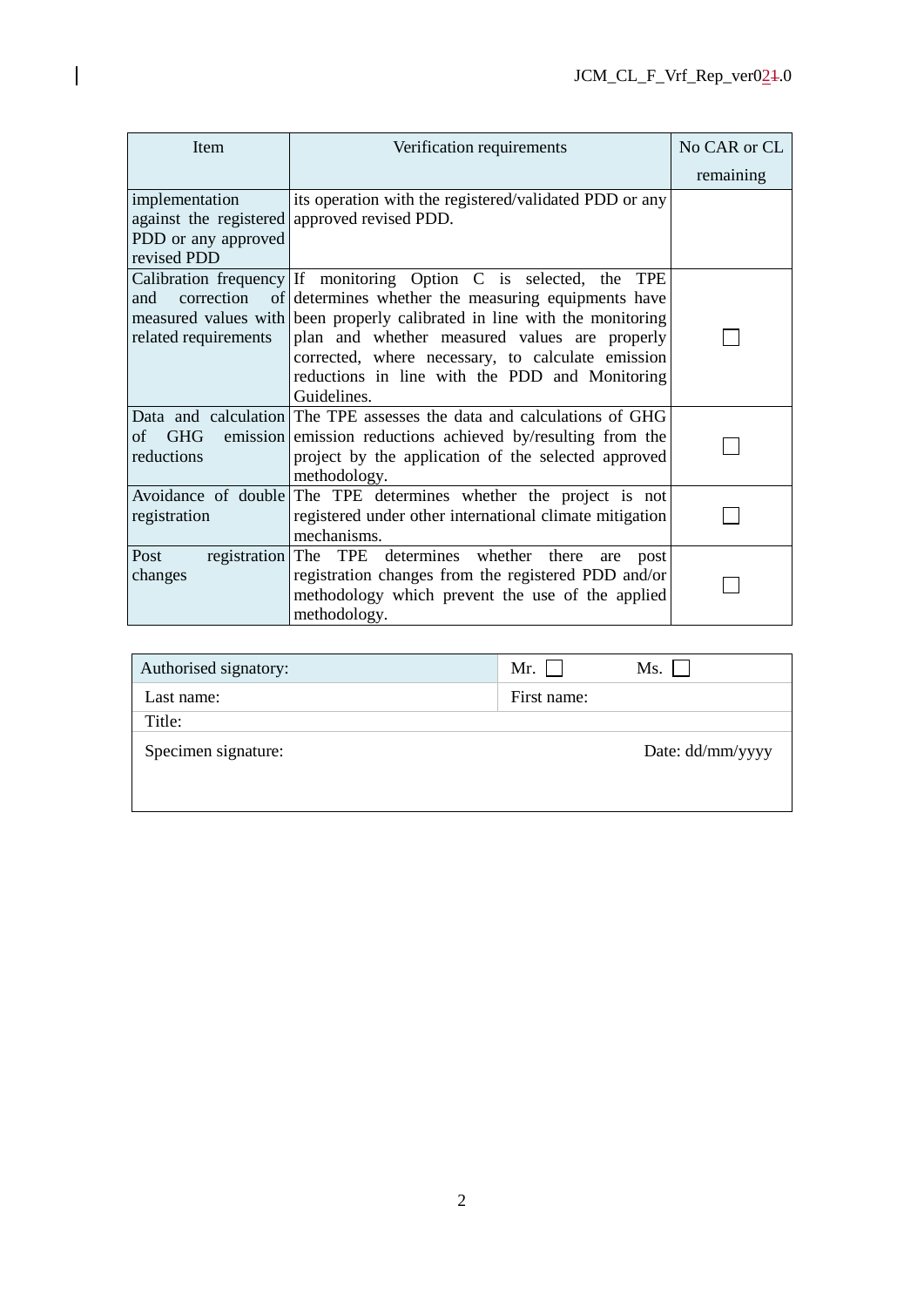# **B. Verification team and other experts**

|            | Name | Company | Function* | Scheme<br>competence* | Technical<br>competence* | On-sit<br>e visit |
|------------|------|---------|-----------|-----------------------|--------------------------|-------------------|
| Mr.<br>Ms. |      |         |           |                       |                          |                   |
| Mr.<br>Ms. |      |         |           |                       |                          |                   |
| Mr.<br>Ms. |      |         |           |                       |                          |                   |
| Mr.<br>Ms. |      |         |           |                       |                          |                   |

*Please specify the following for each item.* 

- *\* Function: Indicate the role of the personnel in the validation activity such as team leader, team member, technical expert, or internal reviewer.*
- *\* Scheme competence: Check the boxes if the personnel have sufficient knowledge on the JCM.*
- *\* Technical competence: Indicate if the personnel have sufficient technical competence related to the project under validation.*

**C. Means of verification, findings and conclusions based on reporting requirements** 

C.1. Compliance of the project implementation and operation with the eligibility criteria of the applied methodology

### **<Means of verification>**

### **<Findings>**

*Please state if CARs, CLs, or FARs are raised, and how they are resolved.* 

### **<Conclusion based on reporting requirements>**

*Please state conclusion based on reporting requirements.* 

C.2. Assessment of the project implementation against the registered PDD or any approved revised PDD

### **<Means of verification>**

### **<Findings>**

*Please state if CARs, CLs, or FARs are raised, and how they are resolved.*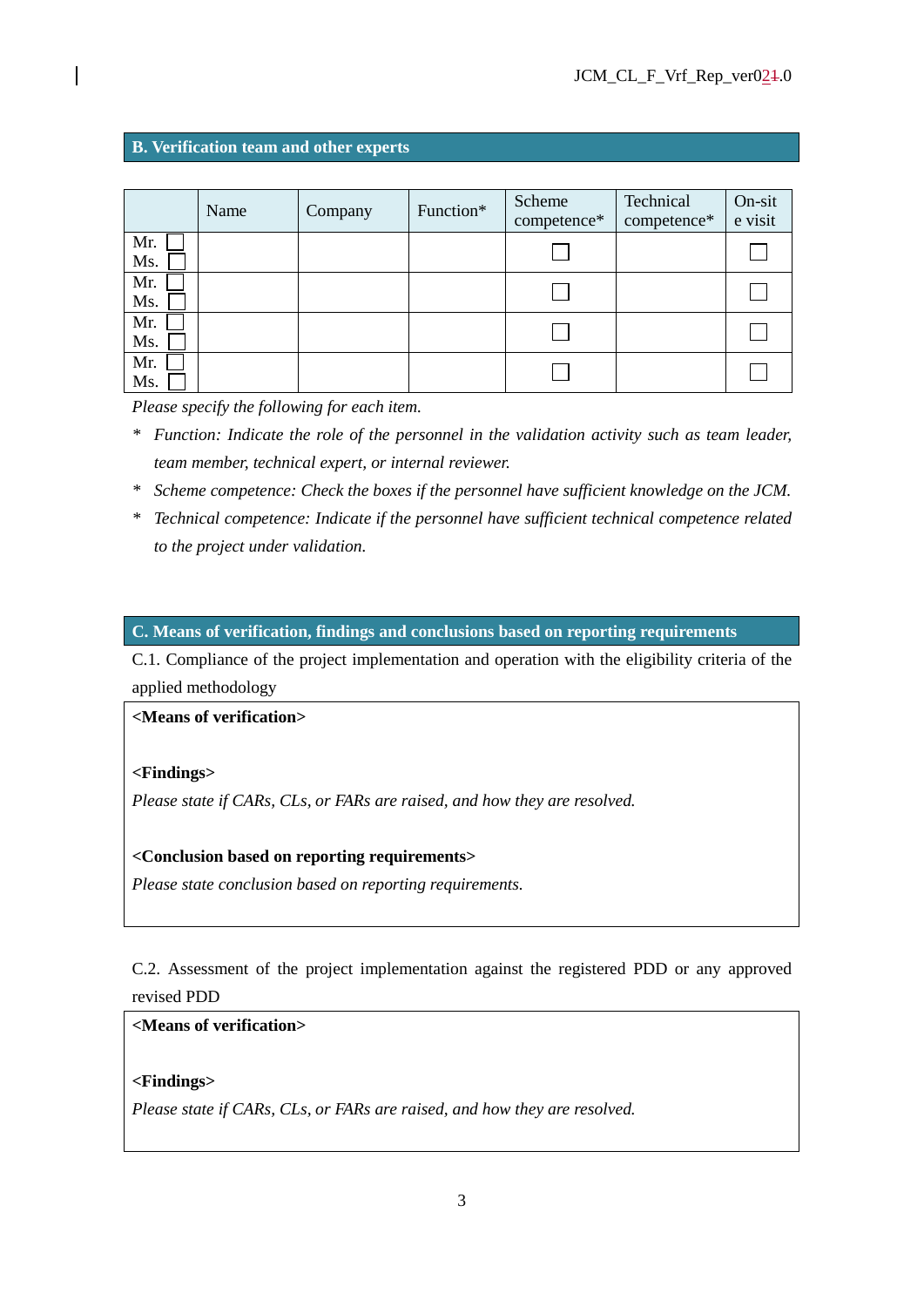#### **<Conclusion based on reporting requirements>**

*Please state conclusion based on reporting requirements.* 

C.3. Compliance of calibration frequency and correction of measured values with related requirements

## **<Means of verification>**

### **<Findings>**

*Please state if CARs, CLs, or FARs are raised, and how they are resolved.* 

## **<Conclusion based on reporting requirements>**

*Please state conclusion based on reporting requirements.* 

# C.4. Assessment of data and calculation of GHG emission reductions

| <means of="" verification=""></means> |                     |                                                                 |
|---------------------------------------|---------------------|-----------------------------------------------------------------|
| Parameters                            | Monitored<br>values | Method to check values in the monitoring report with<br>sources |
|                                       |                     |                                                                 |

## **<Findings>**

*Please state if CARs, CLs, or FARs are raised, and how they are resolved.* 

### **<Conclusion based on reporting requirements>**

*Please state conclusion based on reporting requirements.* 

### C.5. Assessment of avoidance of double registration

### **<Means of verification>**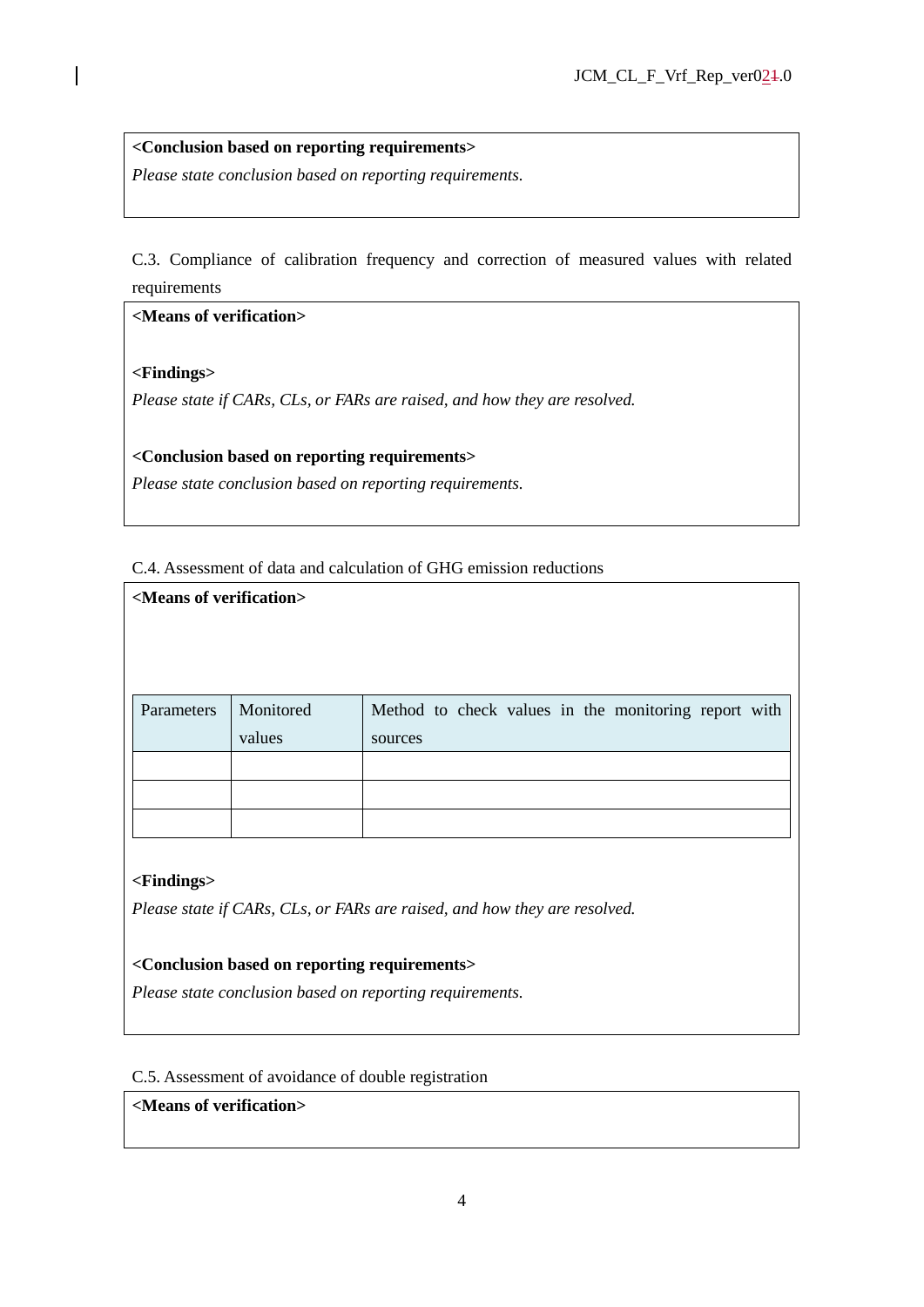**<Findings>** 

*Please state if CARs, CLs, or FARs are raised, and how they are resolved.* 

**<Conclusion based on reporting requirements>** 

*Please state conclusion based on reporting requirements.* 

# C.6. Post registration changes

## **<Means of verification>**

**<Findings>** 

*Please state if CARs, CLs, or FARs are raised, and how they are resolved.* 

## **<Conclusion based on reporting requirements>**

*Please state conclusion based on reporting requirements.* 

# **D. Assessment of response to remaining issues**

An assessment of response to the remaining issues including FARs from the validation and/or previous verification period, if appropriate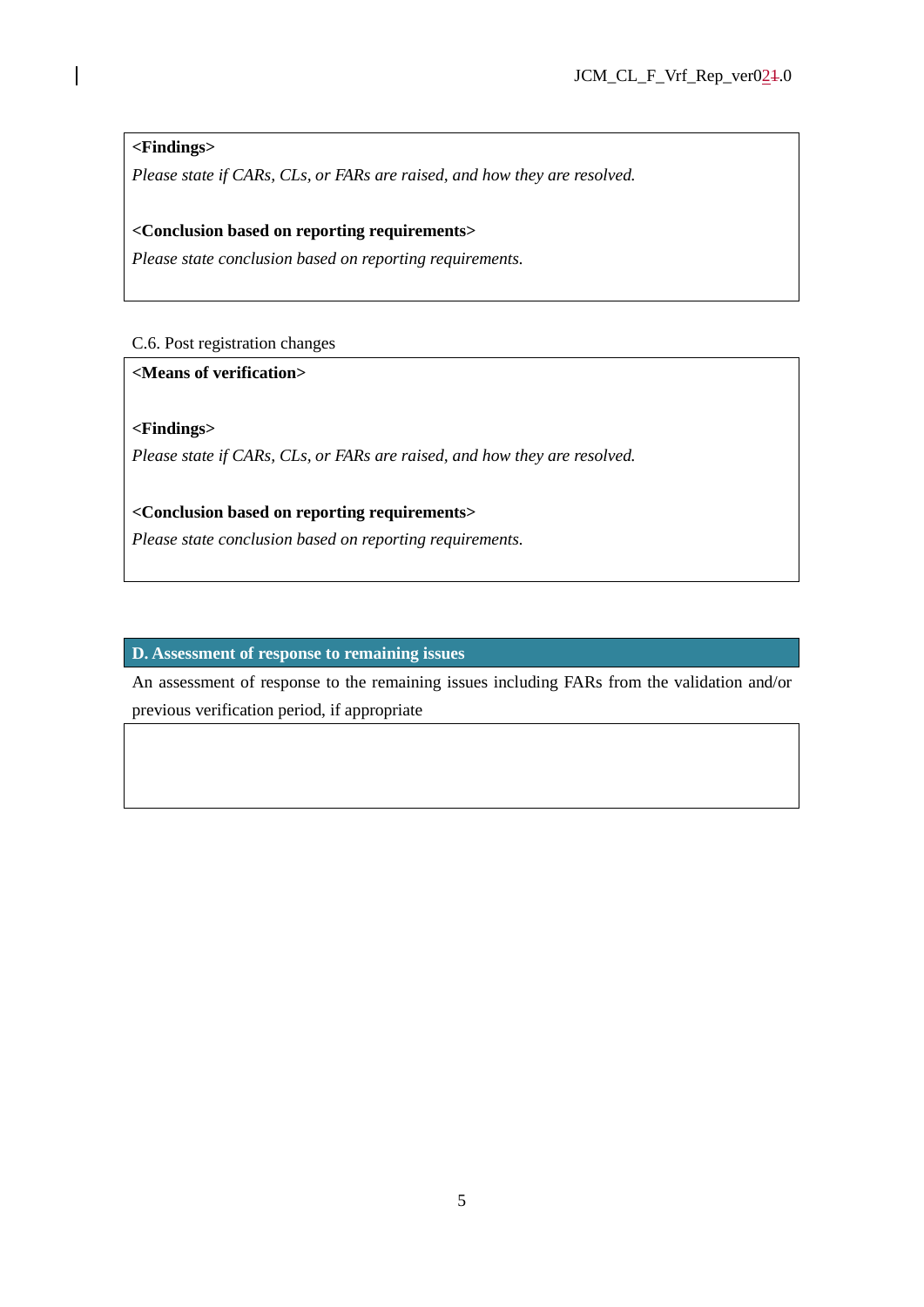| Year                         | Verified<br>Reference<br>Emissions ( $tCO2e$ ) | Verified<br>Project<br>Emissions ( $tCO2e$ ) | Verified<br>Emission<br>Reductions $(tCO2e)$ |
|------------------------------|------------------------------------------------|----------------------------------------------|----------------------------------------------|
| 2013                         |                                                |                                              |                                              |
| 2014                         |                                                |                                              |                                              |
| 2015                         |                                                |                                              |                                              |
| 2016                         |                                                |                                              |                                              |
| 2017                         |                                                |                                              |                                              |
| 2018                         |                                                |                                              |                                              |
| 2019                         |                                                |                                              |                                              |
| 2020                         |                                                |                                              |                                              |
| 2021                         |                                                |                                              |                                              |
| 2022                         |                                                |                                              |                                              |
| 2023                         |                                                |                                              |                                              |
| 2024                         |                                                |                                              |                                              |
| 2025                         |                                                |                                              |                                              |
| 2026                         |                                                |                                              |                                              |
| 2027                         |                                                |                                              |                                              |
| 2028                         |                                                |                                              |                                              |
| 2029                         |                                                |                                              |                                              |
| 2030                         |                                                |                                              |                                              |
| <b>Total-</b>                |                                                |                                              |                                              |
| ( <i>tCO</i> <sub>2</sub> e) |                                                |                                              |                                              |
| Total $(tCO2e)$              |                                                |                                              |                                              |

# **E. Verified amount of emission reductions achieved**

 $\overline{\phantom{a}}$ 

# **F. List of interviewees and documents received**

F.1. List of interviewees

# F.2. List of documents received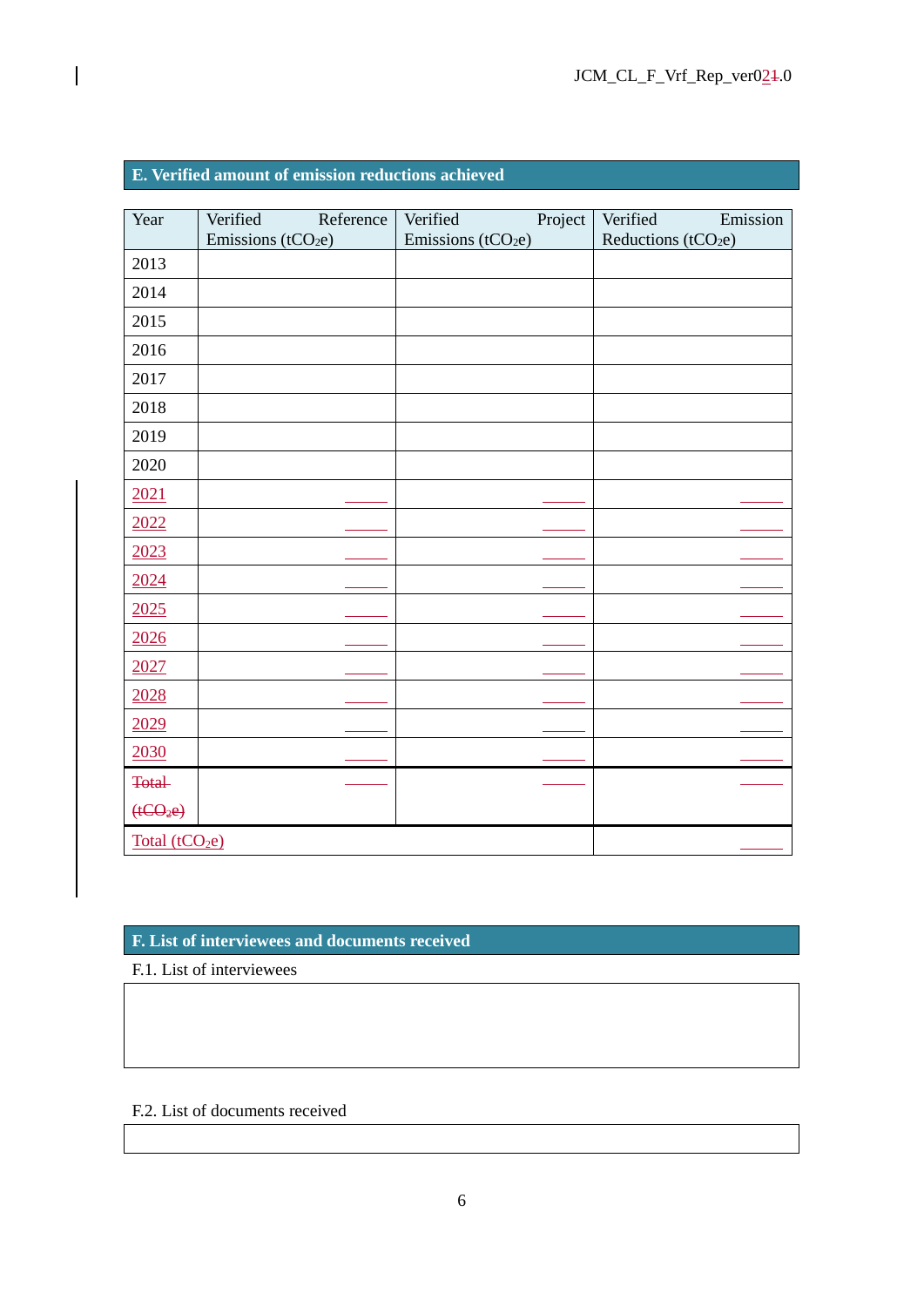$\overline{\phantom{a}}$